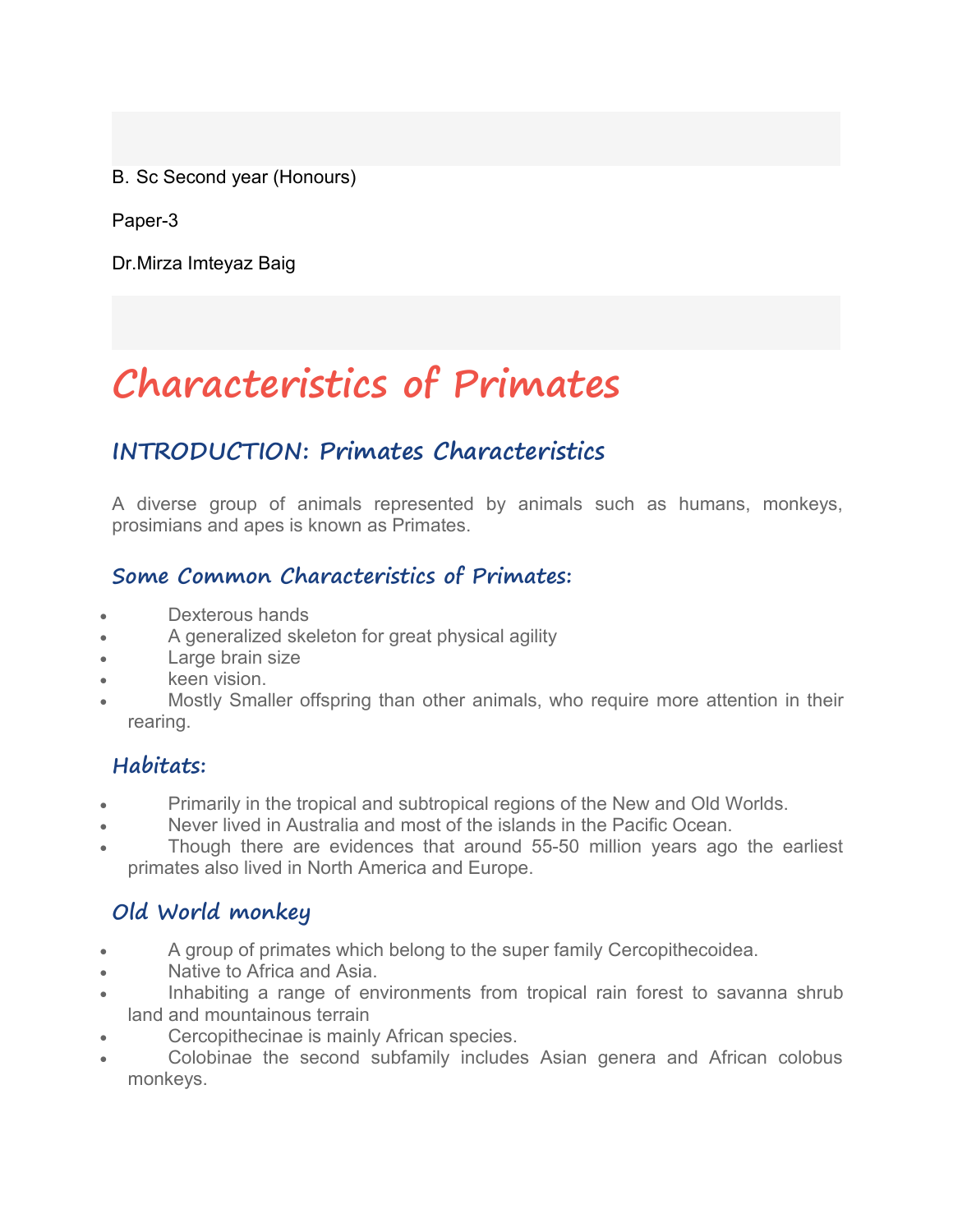# **New World Monkey:**

Found in Central and South America.

- Divided into four subfamilies of primates i.e.
- A) Cebidae, B) Aotidae, C) Pitheciidae D)Atelidae.
- Different noses on New World Monkeys are the most commonly used feature to distinguish from Old World Monkeys.

#### **CLASSIFICATION OF PRIMATE:**



- Primates are divided into two sub-orders ie. lower primates or Prosimii and the higher primates or Anthropoidea.
- This division is mainly based on the brain size of both the orders.

Brains sizes of lower primates have similar size to other mammals while higher primates have large brain size relative to body size.

#### **Characteristics of Primates**

All primate species possess adaptations for climbing trees, as they all descended from tree-dwellers. This arboreal heritage of primates has resulted in adaptations that include, but are not limited to: 1) a rotating shoulder joint; 2) a big toe that is widely separated